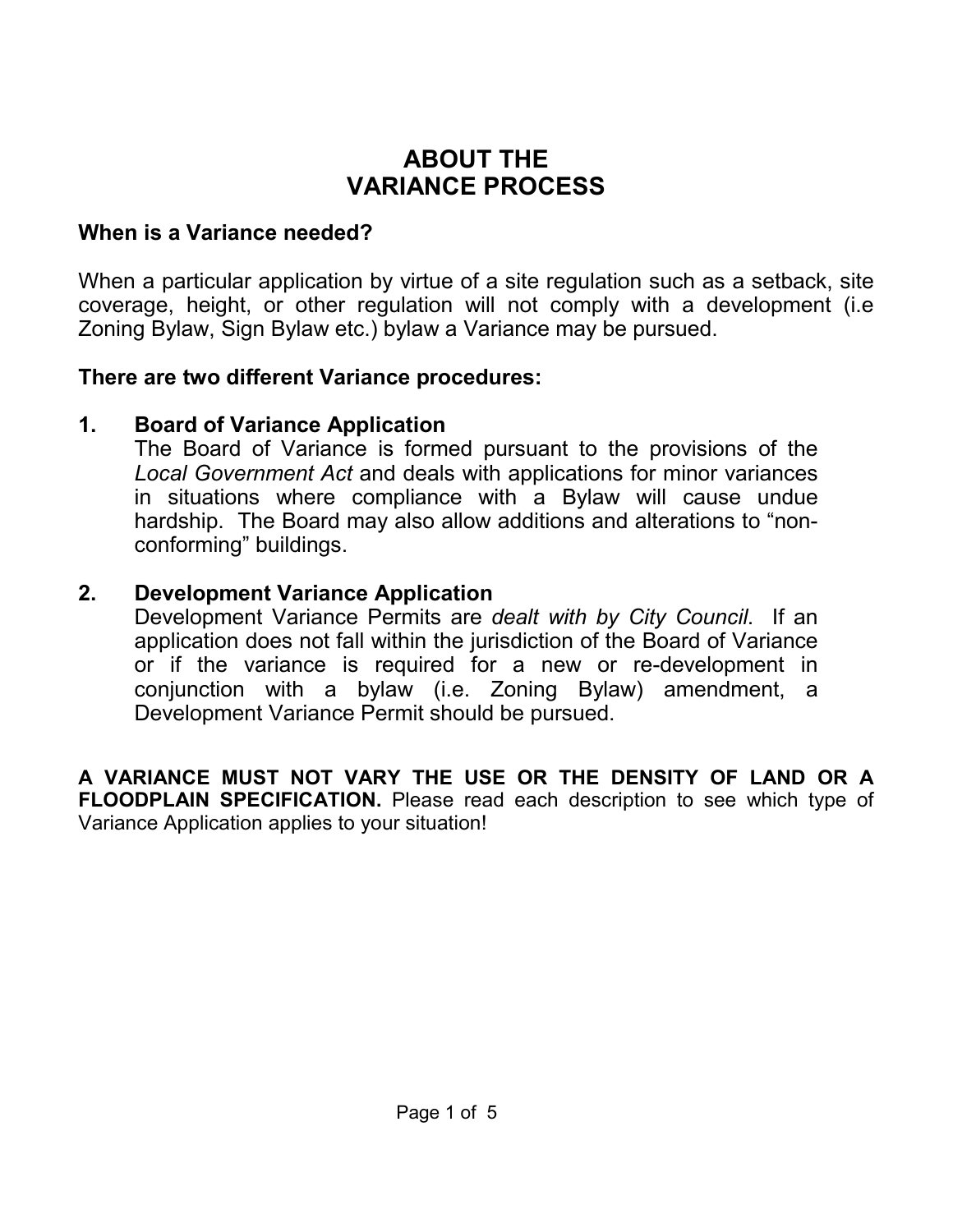# **3. The Board of Variance Process**

### A person may apply for a **Board of Variance Order if;**

- there is *Undue Hardship* caused by a Bylaw regulation as to the siting, size, or dimension of a building, the prohibition against structural additions or alterations to a legal non-conforming use or subdivision servicing requirements in an area zoned for agricultural or industrial use;
- the development is *minor* in nature;
- an individual feels there has been an error in judgement by the Building Inspector as to the extent of damage to a non-conforming structure.

### *What is Undue Hardship?*

Hardship is related to aspects of the particular site (i.e. topography) as opposed to general hardships in the area, or hardships generated by the owner. Expense is not a hardship.

### *What is a Minor Variance?*

Minor variances are determined by the Board and are not defined in legislation in British Columbia. Recently, courts have upheld Board decisions where considerable variances from the bylaw were granted. The Board may grant a minor variance provided, in the Board's opinion, the variance does not:

- a) result in inappropriate development of the site
- b) substantially affect the use and enjoyment of adjacent lands
- c) vary permitted uses or densities under the applicable Bylaw
- d) defeat the intent of the bylaw; or
- e) adversely affect the natural environment

## **Application Process and Fees**

- Applicant should consult with the City Building Inspector to make an accurate determination of the Variance required.
- Applicant must file an application at City Hall. Application forms may be obtained from the Building department at City Hall. The application must be accompanied by:
	- **- Application fee**
	- **-** Current (within 30 days) copy of **Land Title**
	- **-** Letter explaining **why there is hardship** in complying with the Zoning Bylaw
	- **-** Detailed sketch or plans showing the lot and all existing structures with **appropriate measurements** (Site Survey if necessary) and which **clearly identifies the requested variance** (with elevation view if applicable)
	- **-** A completed Site Profile if necessary
	- **- Signatures of all Registered Owners of the property**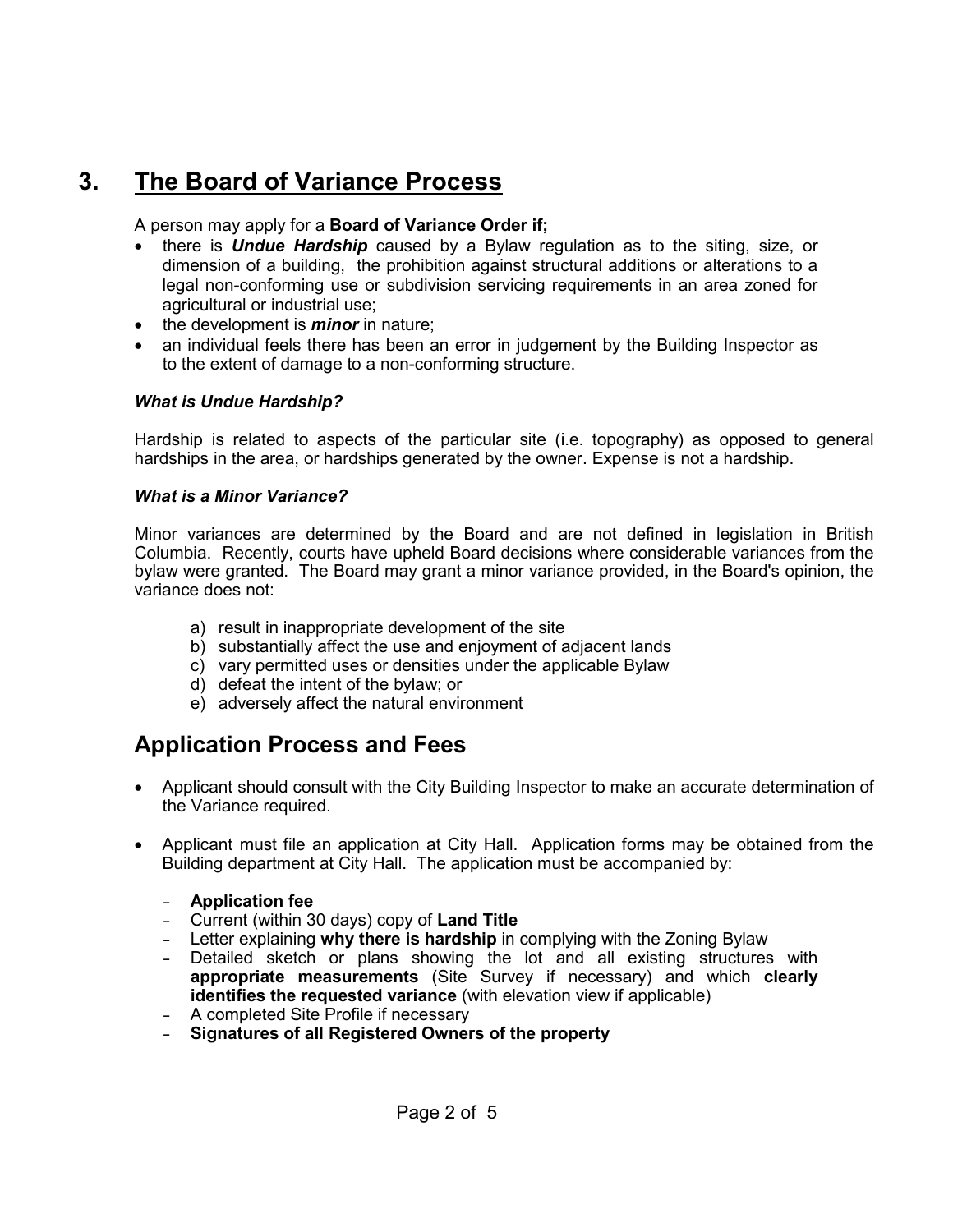- All correspondence for the Board or Board Members should be directed to the Building Inspector. Notice of the application will be sent to adjacent landowners and occupants at least 7 days before a Board of Variance Hearing.
- Applicants should expect Board Members to visit the site and should ensure the property can be clearly identified from the road.

### **Board of Variance Decisions**

The Board of Variance is usually able to give the applicant a decision approximately 30 days from the date the application is received. Decisions run with the land, are tied to plans submitted by the applicant, and expire if not acted upon within two years.

#### **Procedure for Board Meetings**

Meetings are at the call of the chair and are open to the public. They are usually attended by the applicant and any interested neighbours. Following the Meeting, the Board will deliberate a decision. Decisions can be obtained from the Building Inspector the day after the meeting.

#### **Can decisions be Appealed?**

Decisions of the Board are final and cannot be appealed, however a court of law can require a Board to re-hear an appeal on the basis of a "procedural error of law" under the Judicial Review Procedure Act. In the case of an appeal to the Board on the basis of an "error in judgment" by the Building Inspector, the decision of the Board can be appealed to the Supreme Court.

### **For more information contact: City of Port Alberni Building Inspector(lower floor at City hall) 4850 Argyle Street Port Alberni, BC, V9Y 1V8 Phone (250) 720-2832 Fax (250) 723-3402 Email: Kevin\_Peters@portalberni.ca**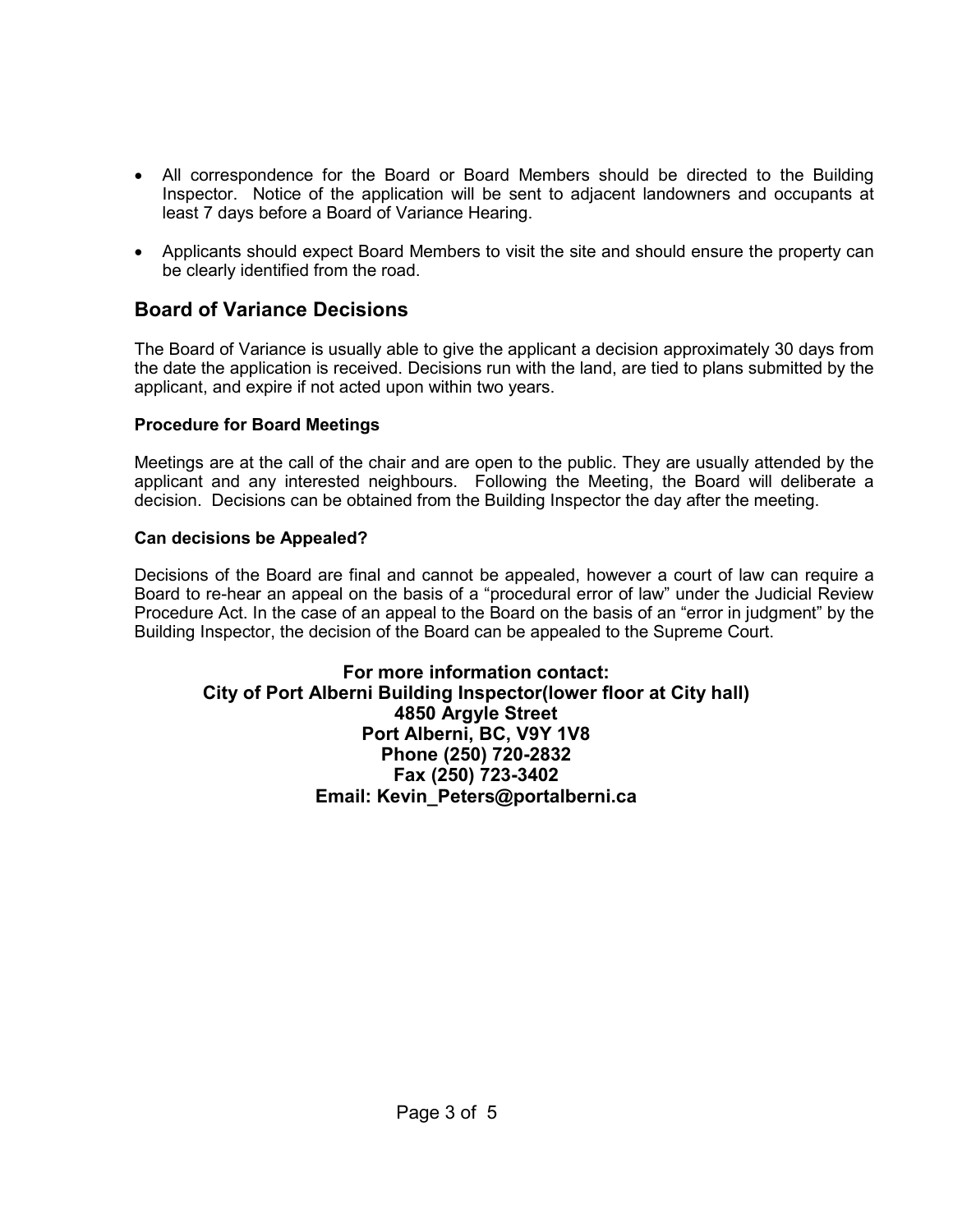# **2. The Development Variance Process**

People apply for a **Development Variance Permit** if;

- a) the development is *not considered minor* in nature; and/or
- b) not undue hardship

A developer or individual who is applying to vary a regulation in a Bylaw should note the following explanation of the process:

# **Application Process and Fees**

- Before submitting an application the applicant should consult with the City Planner to make an accurate determination of the Variance that will be required.
- The applicant must file an application for a Development Variance Permit at City Hall. The application must be accompanied by:
	- **- Application fee**
	- **-** Detailed **reasons for and description of the variance requested**
	- **-** Current (within 30 days) copy of the **Land Title**
	- **-** Detailed sketch or plans showing the lot and all existing structures with **appropriate measurements** (Site Survey if necessary) and the proposed Variance
	- **-** A completed Site Profile if necessary
	- **- Signatures of all Registered Owners of the property**
- The Manager of Planning will prepare a report with recommendations to the Advisory Planning Commission (APC). At a scheduled meeting the APC will discuss the proposed Variance. APC meetings are open to the public and the applicant may wish to be there to answer questions. The APC will provide a recommendation (including any specific conditions of approval) to City Council that the Development Variance Permit be issued or denied. The recommendations will be received by Council at a subsequent regular Council Meeting.

Applicants should expect members of the Advisory Planning Commission, City Council and the Public to visit the site and should ensure the property can be clearly identified from the road.

• Council will review the recommendations of the APC. Council **may** decide to adopt a resolution to direct staff to send a written **"Notice of intent to pass a resolution to grant a Development Variance Permit"** to owners and occupants of property within 75m of the subject property. The Notice will advise of the date and time of the Council meeting at which Council intends to approve or deny the Permit.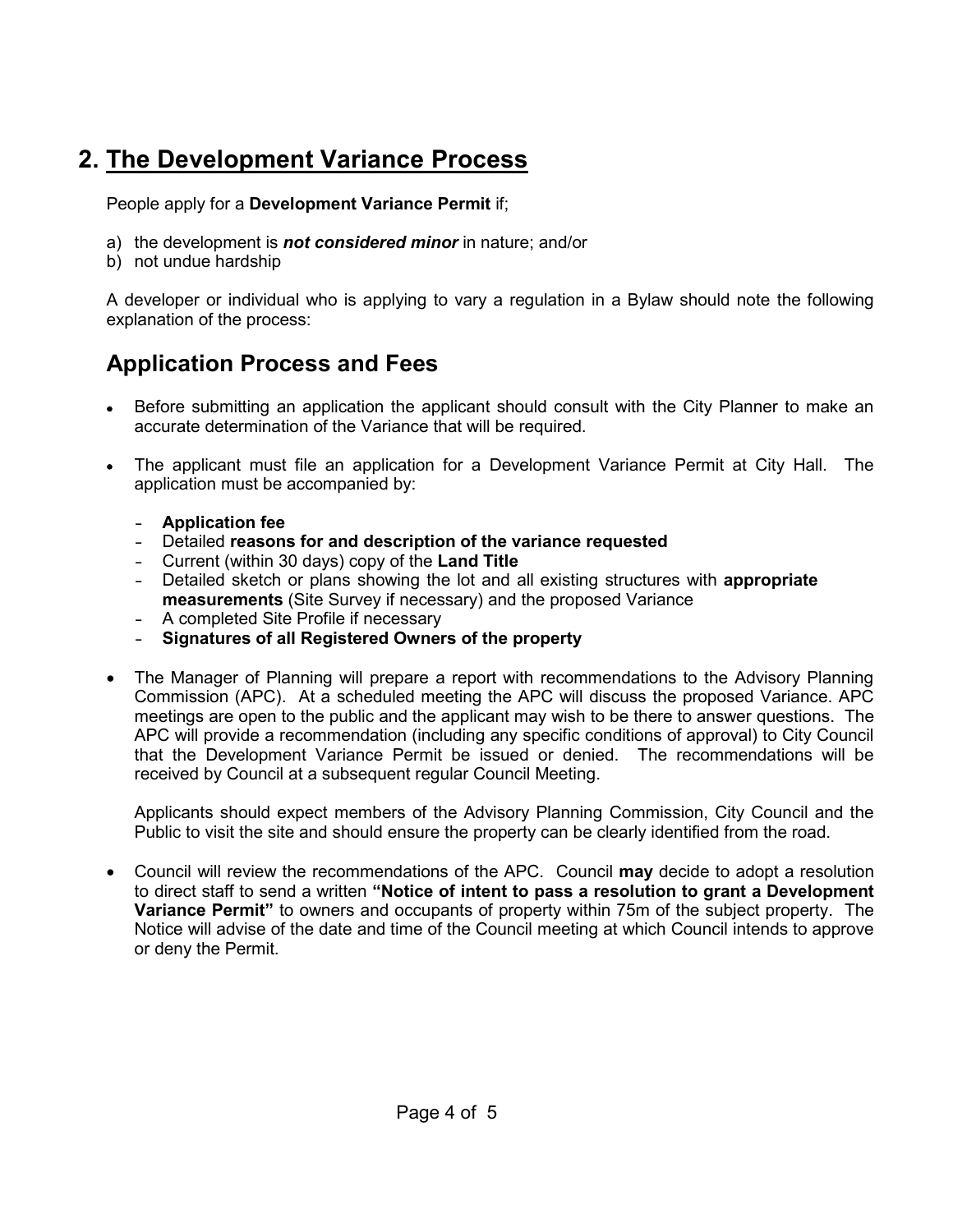- The Notice is sent to properties within 75m of the subject property at least 10 days before the meeting of Council at which the decision will be made and invites comment and input from all interested persons.
- Prior to the Council meeting the Manager of Planning prepares a report to Council summarizing the application and all comments and concerns received.
- The Meeting of Council is open to all members of the public who deem their interest in property to be affected by the proposed Variance. City Council will consider the application and any public input at the meeting and will adopt a resolution to either approve or deny the Development Variance Permit.
- If the Development Variance Permit is approved by Council, the applicant is notified and the Permit is registered on the Land Title.
- The application process may take six weeks or more from the time the application is submitted until the time a final decision is made.

**For more information contact: Manager of Planning (lower floor at City hall) 4850 Argyle Street Port Alberni, BC, V9Y 1V8 Phone (250) 720-2808 Fax (250) 723-3402 Email: [Katelyn\\_McDougall@portalberni.ca](mailto:Katelyn_McDougall@portalberni.ca)**